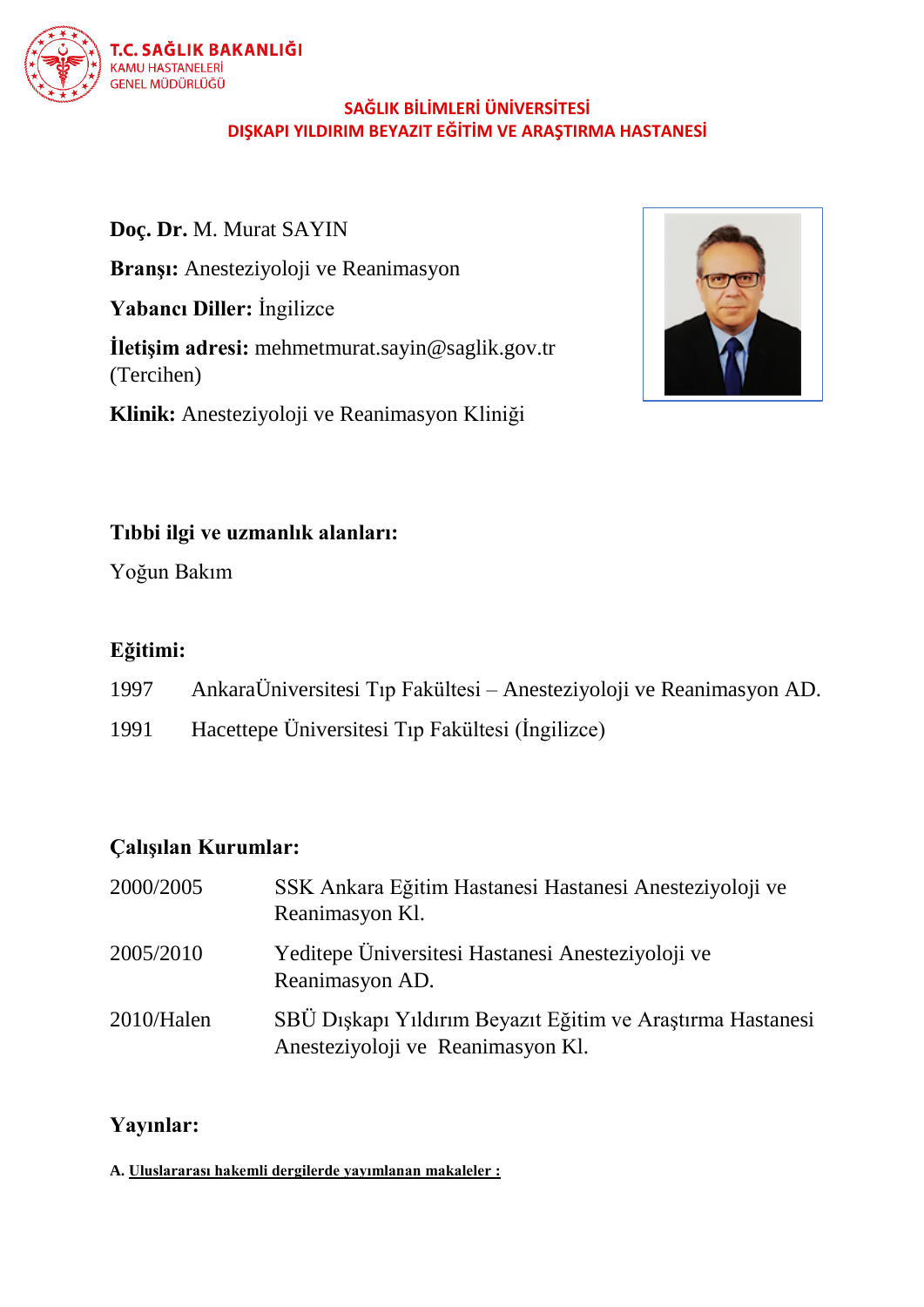

### **SAĞLIK BİLİMLERİ ÜNİVERSİTESİ DIŞKAPI YILDIRIM BEYAZIT EĞİTİM VE ARAŞTIRMA HASTANESİ**

- 1. Arık N, Özdemir O, **Sayın M**, Arınsoy T, Barış İ, Dündar S, Taşdemir I, Turgan Ç, Yasavul Ü, Çağlar Ş. Hemodialysis-Induced hypoxemia and fibronectin. *Nephron* 1991; 59:162-3.
- 2. Arık N, Arınsoy T, **Sayın M**, Taşdemir I, Yasavul Ü, Turgan Ç, Çağlar Ş. Famotidine reduces serum parathyroid hormone levels in uremic patients. *Nephron* 1991; 59: 333.
- 3. Uysalel A, Keçik Y, Kırdemir P, **Sayın M**, Binnet M. Comparison of intraarticular bupivacaine with the addition of morphine or fentanyl for analgesia after arthroscopic surgery. *Arthroscopy: The Journal of Arthroscopic and Related Surgery* 1995; 11(6): 660-3.
- 4. Ünal N, Çiçek S, **Sayın M**, Kurt N, Uysalel A. Was it really a bupivacaine toxicity? *Acta Anaesthesiologica Italica* 1998; 49: 281-5.
- 5. **Sayın MM**, Özatamer O, Taşöz R, Kılınç K, Ünal N. Propofol attenuates myocardial lipid peroxidation during coronary artery bypass grafting surgery. *British Journal of Anaesthesia* 2002; 89(2): 242-6.
- 6. Kevin LG, **Sayin MM**, Ozatamer O, Unal N. Propofol and myocardial lipid peroxidation. *British Journal of Anaesthesia* 2003; 90(2): 253-254.
- 7. **Sayin MM**, Akkaya T, Kaya N, Şekerci S, Polat UC, Gümüş H. Positioning-induced lichen planus. *Anaesthesia* 2005; 60(8): 829-830.
- 8. Özpolat B, **Sayin MM**, Doğan OV, Doğan Y. Simultaneous Traumatic Rupture of Bilateral Pulmonary Hydatid Cysts. *Journal of Thoracic and Cardiovascular Surgery* 2005 Sep; 130(3): 908-909.
- 9. Ay S, Akıncı M, **Sayın M**, Bektas U, Tekdemir I, Elhan A. The axillary sheath and single injection axillary block. *Clinical Anatomy* 2007; 20(1): 57-63.
- 10. Beyzadeoglu T, Yilmaz C, Bekler H, Gokce A, **Sayin MM**. Intraarticular tramadol plus pericapsular incisional bupivacaine provides beter analgesia than intraarticular plus pericapsular incisional bupivacaine after outpatient arthroscopic partial menisectomy. *Knee Surgery Sports Traumatology Arthroscopy* 2007 May;15(5):564-8.
- 11. Mercan A, **Sayin MM**, Saydam S, Ozmert S, Tiryaki T. When to add supplemental rectal paracetamol for postoperative analgesia with caudal bupivacaine in children? A prospective, double-blind, randomized study. *Pediatric Anesthesia* 2007 Jun;17(6):547-51.
- 12. **Sayin MM**, Mercan A, Ture H, Koner O, Sozubir S, Aykac B. The effect of 2 different concentrations of rectal ketamine on its premedicant features in children. *Saudi Medical Journal* 2008 May; 29(5): 683-7.
- 13. Kendir S, Akkaya T, Comert A, **Sayin M**, Tatlisumak E, Elhan A, Tekdemir I. The location of the obturator nerve: a three-dimensional description of the obturator canal. *Surgical and Radiologic Anatomy* 2008 Aug; 30(6): 495-501.
- 14. **Sayin MM**, Mercan A, Koner O, Ture H, Celebi S, Sozubir S, Aykac B. Internal jugular vein diameter in pediatric patients: are the J-shaped guidewire diameters bigger than internal jugular vein? An evaluation with ultrasound. *Pediatric Anesthesia* 2008 Aug; 18(8): 745-51.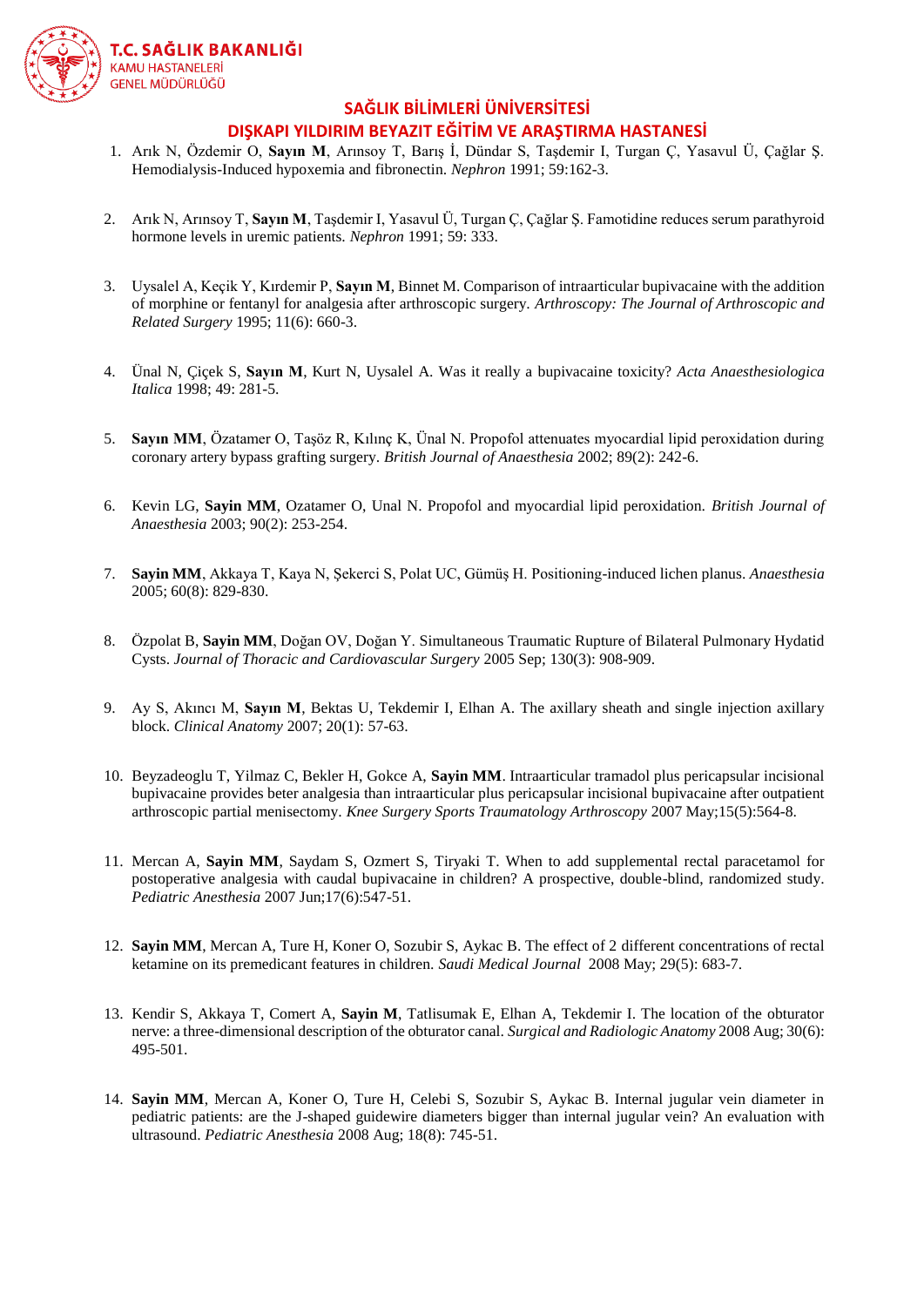

## **SAĞLIK BİLİMLERİ ÜNİVERSİTESİ**

#### **DIŞKAPI YILDIRIM BEYAZIT EĞİTİM VE ARAŞTIRMA HASTANESİ**

- 15. Mercan A, Türe H, **Sayın MM**, Sozubir S, Koner O, Aykaç B. Comparison of the effect of sevoflurane and halothane anesthesia on the fall in heart rate as a predictor of successful single shot caudal epidural in children. *Saudi Medical Journal* 2009; 30(1): 72-6.
- 16. Utebey G, Akkaya T, Alptekin A, **Sayin M**, Gümüş H, Ateş Y. [The effects of lumbar plexus block and epidural block on total blood loss and postoperative analgesia in total hip arthroplasty]. Agri 2009; 21(2): 62-8.
- 17. Kucukaksu S, Ergenoglu MU, Yildiz CE, Yerebakan H, **Sayin MM**, Degertekin M. High-risk left main coronary artery bypass surgery supported by the Impella Recover LP assist device: An alternative insertion technique. *The Heart Surgery Forum* 2009; 12(6): E324-6.
- 18. Türe H, **Sayin M**, Karlikaya G, Aykut Bingöl C, Aykac B, Türe U. The analgesic effect of gabapentin as a prophylactic anticonvulsant drug on postcraniotomy pain. *Anesthesia & Analgesia* 2009; 109(5): 1625-31.
- 19. Menda F, Köner O, **Sayın M**, Ergenoglu M, Küçükaksu S, Aykaç B. Effect of single-dose gabapentin on postoperative pain and morphine consumption after cardiac surgery. *Journal of Cardiothoracic and Vascular Anesthesia* 2010; 24(5): 808-13.
- 20. Menda F, Köner O, **Sayın M**, Türe H, Imer P, Aykaç B. Dexmedetomidine as an adjunct to anesthetic induction to attenuate hemodynamic response to endotracheal intubation in patients undergoing fast-track CABG. *Annals of Cardiac Anaesthesia* 2010; 13(1): 16-21.
- 21. Yildiz CE, **Sayin M**, Yerebakan H, Kucukaksu S. First Turkish experiences of assisted beating-heart coronary artery bypass graft with the Impella Microaxial Ventricular Assist Device. *The Heart Surgery Forum* 2010; 13(1): E60-2.
- 22. Ergenoglu MU, **Sayin M**, Kucukaksu S. Fate of vena saphena magna stump after endovenous laser ablation with 980-nm diode laser: 12-month follow-up. *Photomedicine and Laser Surgery* 2010;28(5):659-62.
- 23. Ergenoglu MU, **Sayin MM**, Kucukaksu DS. Endovenous laser ablation with 980-nm diode laser: early and midterm results. *Photomedicine and Laser Surgery* 2011; 29(10): 691-7.
- 24. Aydın GB, Polat R, Ergil J, **Sayın M**, Caparlar CO. Comparison of randomized preemptive dexketoprofen trometamol or placebo tablets to prevent withdrawal movement caused by rocuronium injection. *Journal of Anesthesia* 2014; 28(3): 471-4.
- 25. Aydın GB, Ergil J, Polat R, **Sayın M**, Akelma FK. Comparison of Siccoral® spray, Stomatovis® gargle, and Strefen® lozenges on postoperative sore throat. *Journal of Anesthesia* 2014; 28(4): 494-8.
- 26. Kaban OG, Yazicioglu D, Akkaya T, **Sayin MM**, Seker D, Gumus H. Spinal anaesthesia with hyperbaric prilocaine in day-case perianal surgery: randomised controlled trial. *Scientific World Journal* 2014; 2014: 608372. doi: 10.1155/2014/608372. Epub 2014 Oct 14.
- 27. Ergil J, Kertmen H, **Sayın M**, Gürer B, Yılmaz ER, Özkan D, Arıkök AT, Kanat MA, Şekerci Z. Vasoconstrictive effects of levobupivacaine on the basilar artery in the rabbit. *Archives of Medical Sciences* 2015 19; 11(3): 654- 9.
- 28. Polat R, Aydin GB, Ergil J, **Sayin M**, Kokulu T, Öztürk İ. Comparison of the i-gel™ and the Laryngeal Mask Airway Classic™ in terms of clinical performance. *Brazilian Journal of Anesthesiology* 2015; 65(5): 343-8.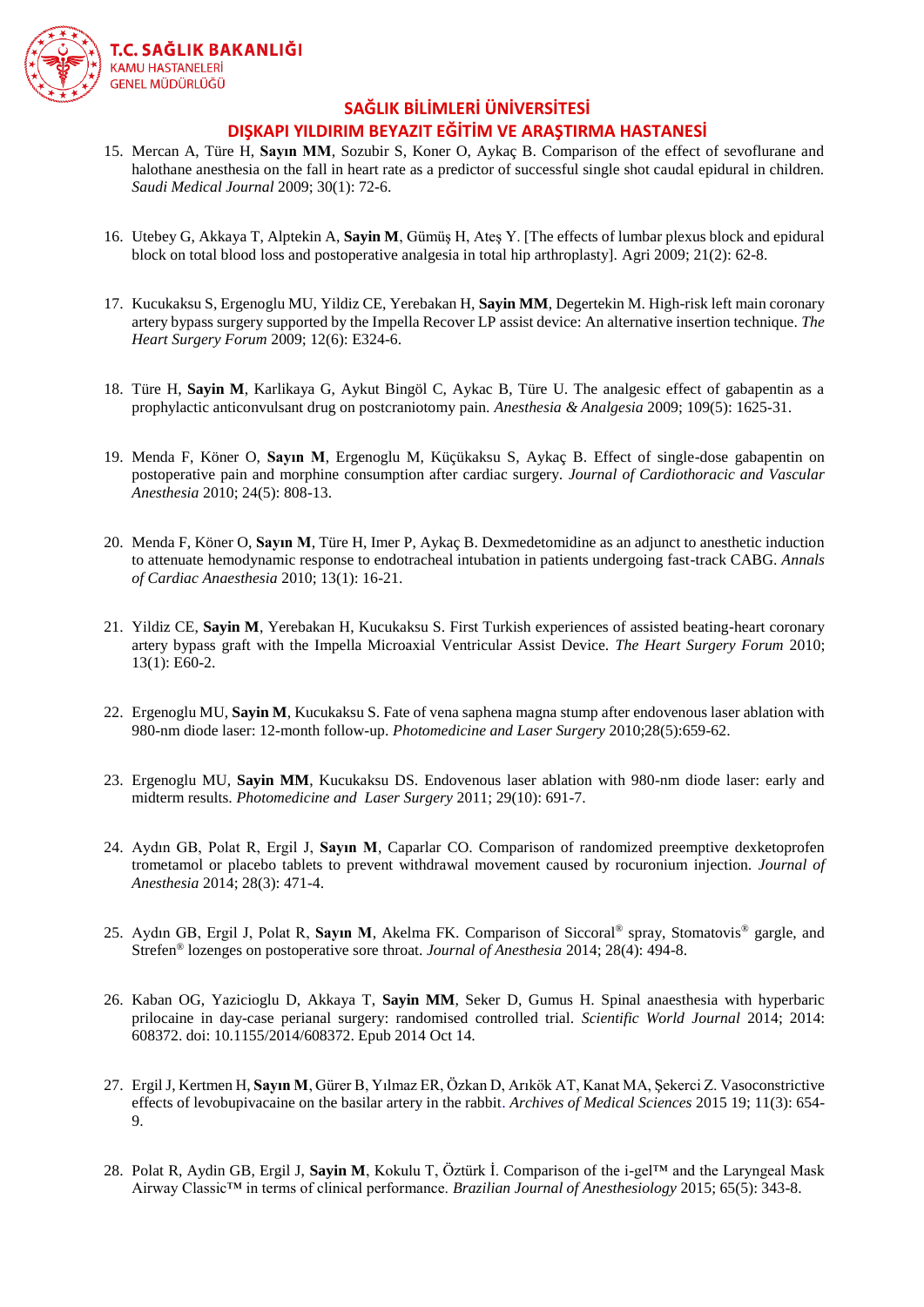

### **SAĞLIK BİLİMLERİ ÜNİVERSİTESİ DIŞKAPI YILDIRIM BEYAZIT EĞİTİM VE ARAŞTIRMA HASTANESİ**

- 29. Kılıçkan F, Uzumcugil F, **Sayın M**, Ozlu O, Bayır O. Bilateral superficial cervical plexus block combined with bilateral greater occipital nerve block reduces the impact of different sources of pain after thyroid surgery with less consumption of morphine-PCA: a randomized trial. *European Surgery* 2015; 45: 181-187 doi: 10.1007/s10353-015-0322-z.
- 30. Yazicioglu D, Baran I, Uzumcugil F, Ozturk I, Utebey, **Sayın MM**. Oral mask ventilation is more effective than face mask ventilation after nasal surgery. *Journal of Clinical Anesthesia* 2016; 31: 64-70.
- 31. Bumin Aydın G, Yüksel S, Ergil J, Polat R, Kavak Akelma F, Ekici M, **Sayın M**, Odabaş Ö. The effect of play distraction on anxiety before premedication administration: a randomized trial. *Journal of Clinical Anesthesia* 2016; 36: 27-31.
- 32. Özkan D, Altınsoy S, **Sayın M**, Dolgun H, Ergil J, Dönmez A. Comparison of cervical spine motion during intubation with a C-MAC D-Blade<sup>®</sup> and an LMA Fastrach<sup>®</sup>. Anaesthetist 2019; 68(2): 90-6.

#### **B. Ulusal hakemli dergilerde yayımlanan makaleler:**

- 1. Uysalel A, Özatamer O, Öztin C, Ünal N, Bilgin S, **Sayın M**. ESWL sırasında uygulanan interplevral analjezi ve iv analjezi-sedasyon tekniklerinin kıyaslanması. *Anestezi Dergisi* 1994; 2(1): 29-35.
- 2. Çanakçı N, Çakmaklı S, Alkış N, Erdem D, **Sayın M**, Tüzüner F. Postoperatif analjezide bupivakain infiltrasyonu. *Anestezi Dergisi* 1994; 2(3):120-3.
- 3. Tezcan Ç, Kurt N, Bayar M, Dönmez A, **Sayın M**, Özatamer O. Laparoskopik kolesistektomilerde hemodinamik ve solunumsal değişiklikler. *Anestezi Dergisi* 1994; 2(4): 174-8.
- 4. Batislam Y, Çanakçı N, **Sayın M**, Özatamer O. Sezaryen operasyonlarında spinal ve genel anestezi uygulaması sırasında elektrokardiografide gelişen ST segment değişiklikleri. *Anestezi Dergisi* 1995; 3(4): 207-10.
- 5. Başar H, **Sayın M**, Ketene A, Ökten F. Propofol ve Etomidat enjeksiyon ağrısının lignokain ve metoklopramid ile önlenmesi. *Türk Anesteziyoloji ve Reanimasyon Cemiyeti Mecmuası* 1995; 23: 87-90.
- 6. Demiralp S, Leblebici F, Geçim E, **Sayın M**, Aydos A, Aras N. Laparotomik veya laparoskopik kolesistektomi geçiren hastalarda postoperatif akciğer fonksiyonları ve ağrı skorları. *Anestezi Dergisi* 1995; 3(3): 159-63.
- 7. Alkış N, Ateş Y, Okşar M, **Sayın M**, Tulunay M. Is near-infrared spectroscopy a reliable predictor of neurologic outcome in hypothermic total circulatory arrest in humans? *Journal of Ankara Medical School* 1997; 19(3): 165- 8.
- 8. Aşık İ, Alkış N, Çanakçı N, **Sayın M**, Gülbahçe H, Yeğin A, Tüzüner F. Doğumda epidural analjezide %0.25 bupivakain ile %0.25 ropivakain'in karşılaştırılması. *Anestezi Dergisi* 1999; 7(3): 167-72.
- 9. Akkaya T, **Sayın MM**, Temizsoylu M, Kale O, Arık E, Alptekin A, Gümüş H. Granisetron ve granisetron+deksametazon'un postoperative antiemetik ve analjezik özelliklerinin karşılaştırılması. *Türk Anesteziyoloji ve Reanimasyon Cemiyeti Mecmuası* 2001; 29: 113-7.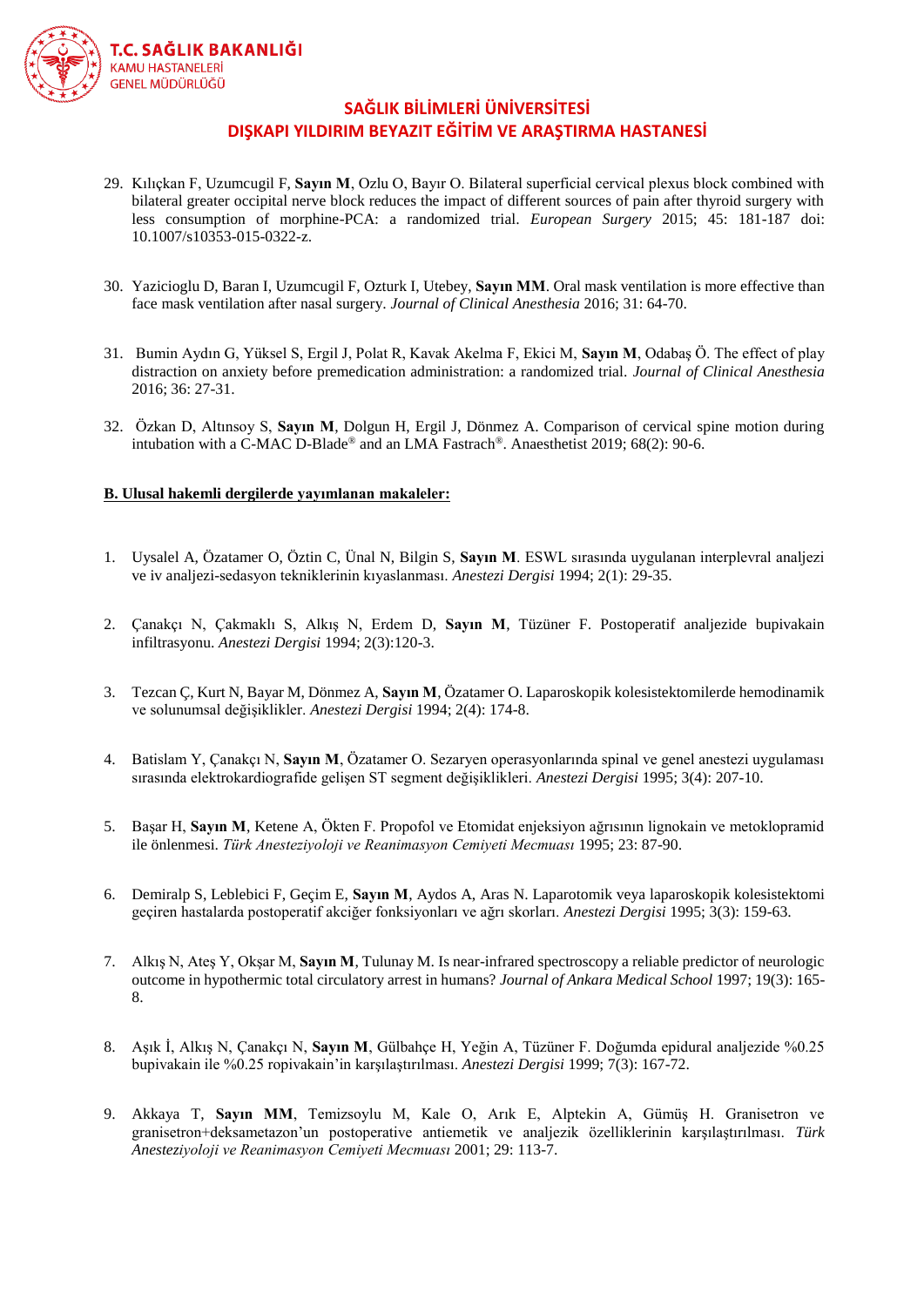

### **SAĞLIK BİLİMLERİ ÜNİVERSİTESİ**

#### **DIŞKAPI YILDIRIM BEYAZIT EĞİTİM VE ARAŞTIRMA HASTANESİ**

- 10. Akkaya T, **Sayın M**, Ütebey G, Alptekin A, Ateş Y, Gümüş H. Total kalça protezi yapılan bir Yehova Şahidinde lomber pleksus blokajı. *Türk Anesteziyoloji ve Reanimasyon Cemiyeti Mecmuası* 2002; 30:187-190.
- 11. Akkaya T, **Sayın MM**. Kronik kanser dışı ağrı tedavisinde invaziv olmayan tedavi yöntemleri. *Anestezi Dergisi* 2004; 12(3): 153-164.
- 12. Akkaya T, **Sayın MM**, Gümüş H. Kronik non-malign ağrılı hastalarda transdermal fentanilin yeri [The use of transdermal fentanyl in chronic non-malignant pain] *Ağrı* 2005 Jan;17(1): 39-44.
- 13. Özbek-Özer B, **Sayın MM**, Akkaya T, Şekerci S, Alptekin A, Gümüş H. Hiperbarik ropivakain kısa süreli bekleme ile yeterli unilateral spinal anestezi sağlar mı? *Anestezi Dergisi* 2005; 13(2): 101-105.
- 14. Akkaya T, **Sayın M**. Transforaminal epidural steroid enjeksiyonu ve komplikasyonları [Transforaminal epidural steroid injection and its complications.] *Ağrı* 2005 Jul;17(3):27-39.
- 15. Mercan A, Türe H, Elemen L, **Sayın MM**, Sözübir S, Aykaç B. Çocuklarda kaudal bloğa ek olarak uygulanan intravenöz parasetamolün zamanlamasının postoperatif analjeziye katkısı. *Anestezi Dergisi* 2007; 15(2): 94-98.
- 16. **Sayın MM**, Poçan S, Koç Y, Aykaç B. Biyoterapi kürlerinde yoğun bakım desteğinin önemi (Olgu sunumu). *Yeditepe Tıp Dergisi* 2007; 1(1): 39-42.
- 17. Mercan A, Temur S, **Sayın MM**, Türe H, İmer P, Ağrıtmış H, Köner Ö, Aykaç B. Preoperatif anestezik değerlendirmenin yeniden gözden geçirilmesi: Üç olgu. *Yeditepe Tıp Dergisi* 2007; 1(2): 63-69.
- 18. Akkaya T, Arık E, Gümüş H, Yazıcıoğlu D, **Sayın M**, Ütebey G, Alptekin A. Bispektral indeks monitörizasyonu ile desfluran ve izofluran anestezisinin kıyaslanması. *Türkiye Klinikleri J Anest Reanim* 2007; 5: 69-78.
- 19. **Sayın M**, Mercan A, Türe H, Yılmaz C, Temur S, Akyüz Ü, Pata C, Köner Ö, Aykaç B. Çift balon enteroskopi ve anestezi. *Yeditepe Tıp Dergisi* 2007; 1(4): 23-27.
- 20. Mercan A, Türe H, Elemen L, **Sayin M**, Orakci Y, Sozubir S, Aykac B. Agitation and negative changes of behavior in children following day-case minor surgeries under sevoflurane anesthesia monitoring of 4 weeks. *Yeditepe Medical Journal* 2008; 5: 8-14.
- 21. Köner O, Sözübir S, Türe H, **Sayın M**, Gülcan M. Glikojen depo hastalığı olan pediatrik hastada volatil anestezi ve kaudal blok uygulaması. Türk *Anesteziyoloji ve Reanimasyon Derneği Dergisi* 2009; 37(3): 187-191.
- 22. **Sayın MM**, Türe H, Köner Ö, Menda F, Ergenoğlu MÜ, Yerebakan H, Aykaç B. İnternal juguler ven kateterizasyonunda üç ayrı tekniğin karşılaştırılması. *GKD Anestezi ve Yoğun Bakım Derneği Dergisi* 2009; 15(3): 87-91.
- 23. Köner AE, Köner Ö, Kaya A, Menda F, **Sayın M**. Kronik obstrüktif akciğer hastalığında hiperoksemik kardiyopulmoner baypas'ın oksidatif stres üzerindeki etkileri. *Yeditepe Medical Journal* 2012; 6(23): 534-42.
- 24. Yazıcıoğlu D. Sönmez E, Öztürk İ, Akkaya T, Gümüş H, **Sayın M**. Kraniyotomilerde esmolol ve remifentanilin hemodinamik etkilerinin ve derlenme özelliklerinin karşılaştırılması. *Anestezi Dergisi* 2014; 22(3): 135-41.